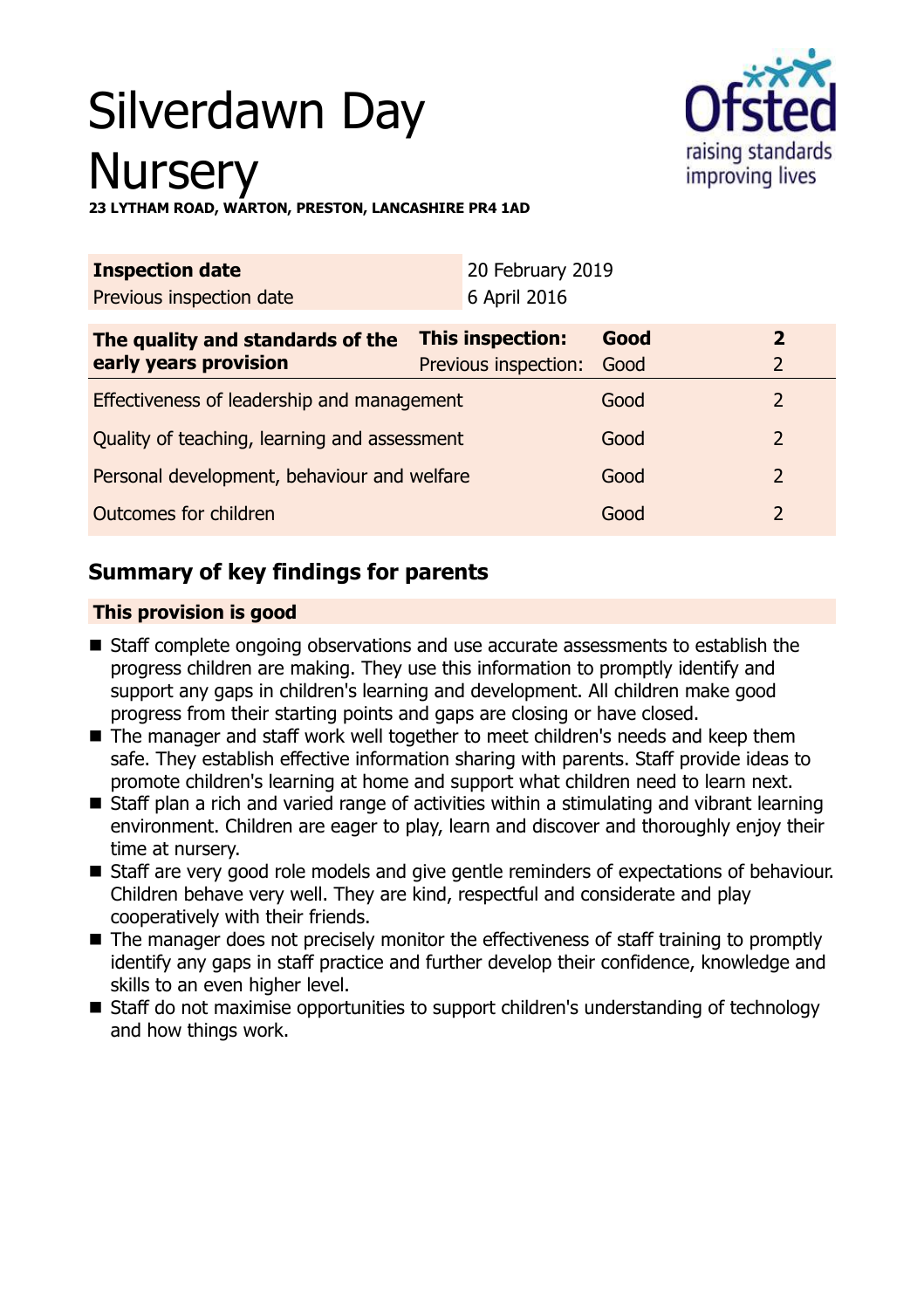# **What the setting needs to do to improve further**

### **To further improve the quality of the early years provision the provider should:**

- monitor the impact of training even more effectively and promptly identify and address any gaps in staff knowledge, skills and confidence, to raise the quality of their practice to an even higher level
- $\blacksquare$  enhance the opportunities children have to develop their skills and interest in technology and how things work.

#### **Inspection activities**

- $\blacksquare$  The inspector observed the quality of teaching during activities indoors and outdoors, and assessed the impact this has on children's learning.
- $\blacksquare$  The inspector spoke with staff and children during the inspection.
- $\blacksquare$  The inspector completed a joint observation with the nursery manager.
- $\blacksquare$  The inspector held meetings with the nursery manager. She looked at relevant documentation and evidence of the suitability of staff working in the nursery.
- $\blacksquare$  The inspector spoke with a number of parents during the inspection and took account of their views.

#### **Inspector**

Cath Palser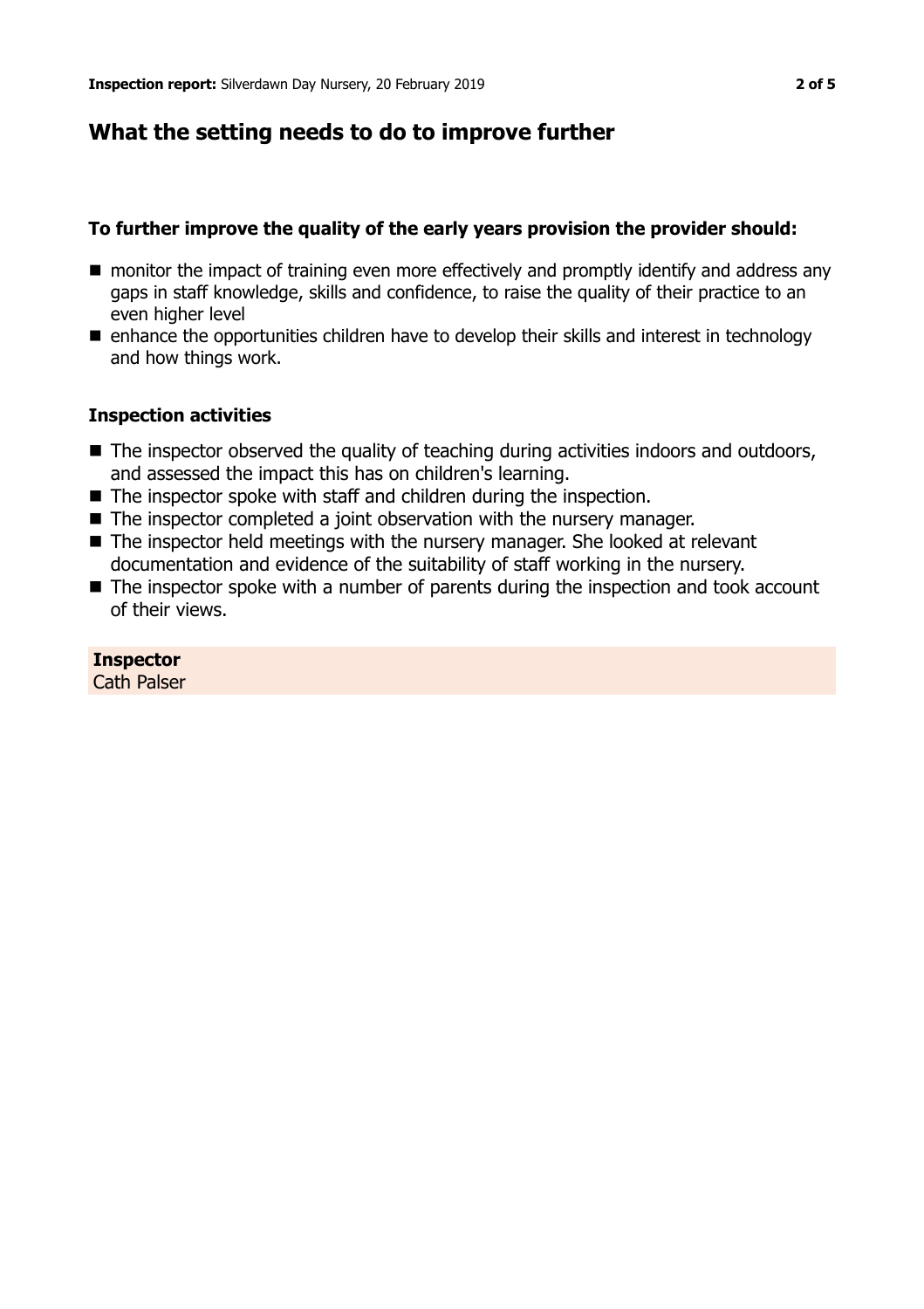# **Inspection findings**

## **Effectiveness of leadership and management is good**

Safeguarding is effective. The well-qualified staff know how to recognise the possible indicators that a child is being abused or neglected. They understand how to keep children safe and promote their welfare. Overall, there are good opportunities for staff to undertake professional development. For example, following training, staff use effective methods to support children's communication and language skills. This supports children to be confident talkers. The manager regularly seeks the views of parents, staff and children. She uses this information to make ongoing improvements to practice. Staff promote strong partnerships with parents and other professionals. This promotes consistency in children's care, learning and development.

## **Quality of teaching, learning and assessment is good**

Staff work effectively with parents, from the start, to find out children's interests and what they can already do. They use this information to get to know children well and provide interesting activities to ignite their enthusiasm for learning. Staff provide plenty of space for children to move around freely. Babies enjoy exploring the variety of materials and objects and climbing through the tunnel. Older children follow their own ideas and invite their friends to join in. Staff ask purposeful questions to check children's understanding and encourage them to recall previous experiences. They give children plenty of time to think and respond. Children enjoy using props as they eagerly take part in a familiar story. Staff promote children's early mathematical skills well. For example, they encourage children to count, match and sequence objects. Children are inquisitive and motivated individuals. They are developing the skills they need for their future learning.

### **Personal development, behaviour and welfare are good**

Staff provide a warm and welcoming environment. Children arrive with enthusiasm and show a strong sense of belonging as they access resources of their choice. They have a strong bond and attachment to the staff and make friends easily. Staff provide children with freshly made food and help them to understand how to make healthy choices. Children enjoy plenty of activities outdoors, where they play with enthusiasm, energy and vigour. Staff encourage children to talk about their feelings and what makes them happy or sad. Children learn about cultural festivals and celebrations, such as Chinese New Year and Diwali. They develop good self-care and independence skills, ready for their move on to school.

### **Outcomes for children are good**

Children receive the support they require to progress well in their learning and development. They are active, curious and inquisitive learners. Children listen attentively to others and are confident to share their views. They are confident to take on a challenge. Children learn how to keep themselves safe and take reasonable risks. For example, they use the knives with care to chop fruit and vegetables. Older children recognise and write the letters in their name and develop increasing concentration and attention skills, ready for school.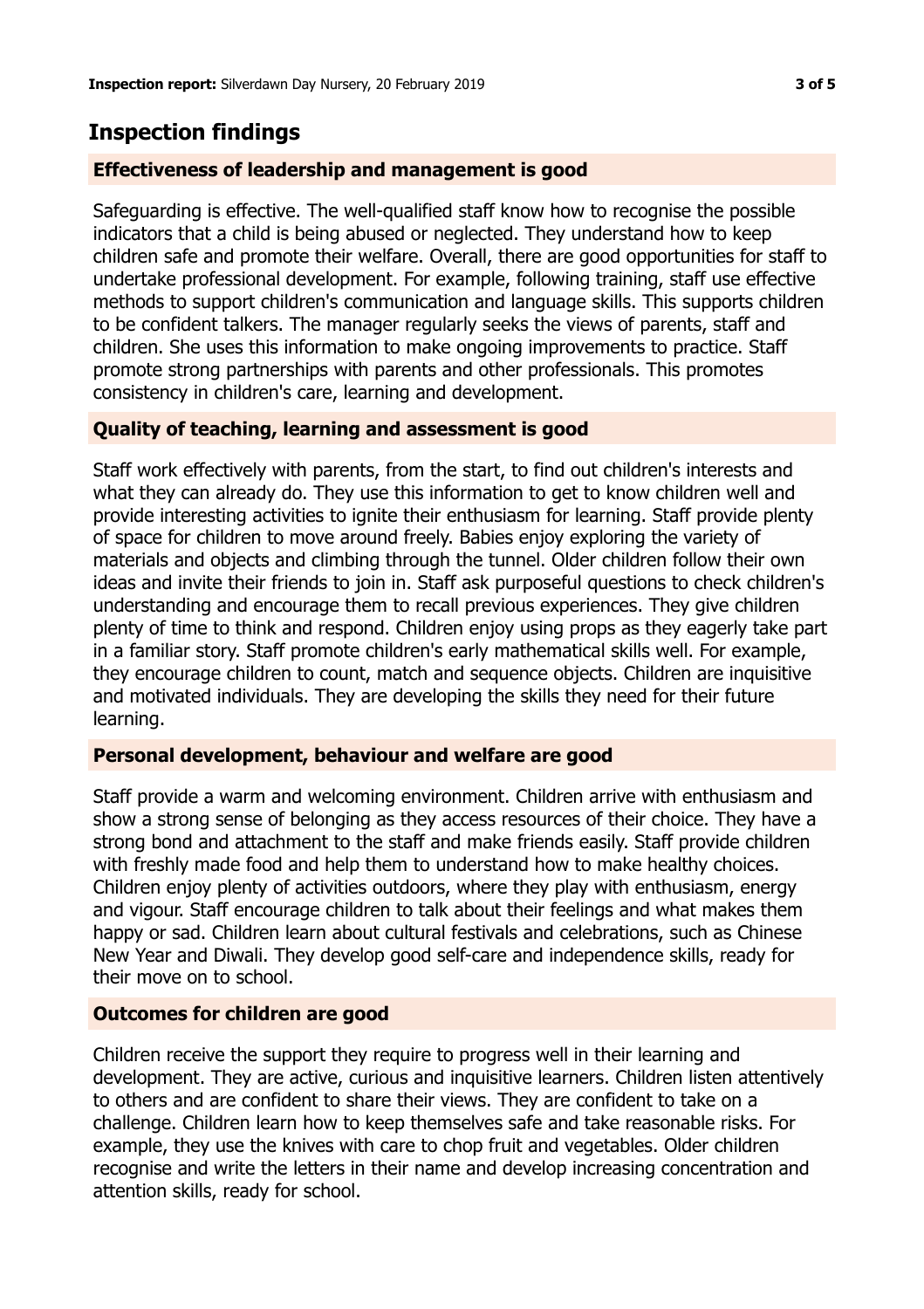# **Setting details**

| Unique reference number                             | EY104411                                                                             |
|-----------------------------------------------------|--------------------------------------------------------------------------------------|
| <b>Local authority</b>                              | Lancashire                                                                           |
| <b>Inspection number</b>                            | 10073028                                                                             |
| <b>Type of provision</b>                            | Childcare on non-domestic premises                                                   |
| <b>Registers</b>                                    | Early Years Register, Compulsory Childcare<br>Register, Voluntary Childcare Register |
| Day care type                                       | Full day care                                                                        |
| Age range of children                               | $0 - 4$                                                                              |
| <b>Total number of places</b>                       | 30                                                                                   |
| Number of children on roll                          | 53                                                                                   |
| Name of registered person                           | Hunt, Elisa Charlotte Simmonds Ashby                                                 |
| <b>Registered person unique</b><br>reference number | RP511313                                                                             |
| Date of previous inspection                         | 6 April 2016                                                                         |
| <b>Telephone number</b>                             | 01772 679 239                                                                        |

Silverdawn Day Nursery registered in 2001. The nursery employs 12 members of childcare staff. Of these, 10 hold appropriate early years qualifications to at least level 2, including one member of staff who holds a qualification at level 6, one at level 4 and six staff hold a qualification at level 3. The nursery opens from Monday to Friday for 51 weeks of the year. Sessions are from 8am until 6pm. The nursery provides funded early education for two-, three- and four-year-old children.

This inspection was carried out by Ofsted under sections 49 and 50 of the Childcare Act 2006 on the quality and standards of provision that is registered on the Early Years Register. The registered person must ensure that this provision complies with the statutory framework for children's learning, development and care, known as the early years foundation stage.

Any complaints about the inspection or the report should be made following the procedures set out in the guidance Complaints procedure: raising concerns and making complaints about Ofsted, which is available from Ofsted's website: www.ofsted.gov.uk. If you would like Ofsted to send you a copy of the guidance, please telephone 0300 123 4234, or email [enquiries@ofsted.gov.uk.](mailto:enquiries@ofsted.gov.uk)